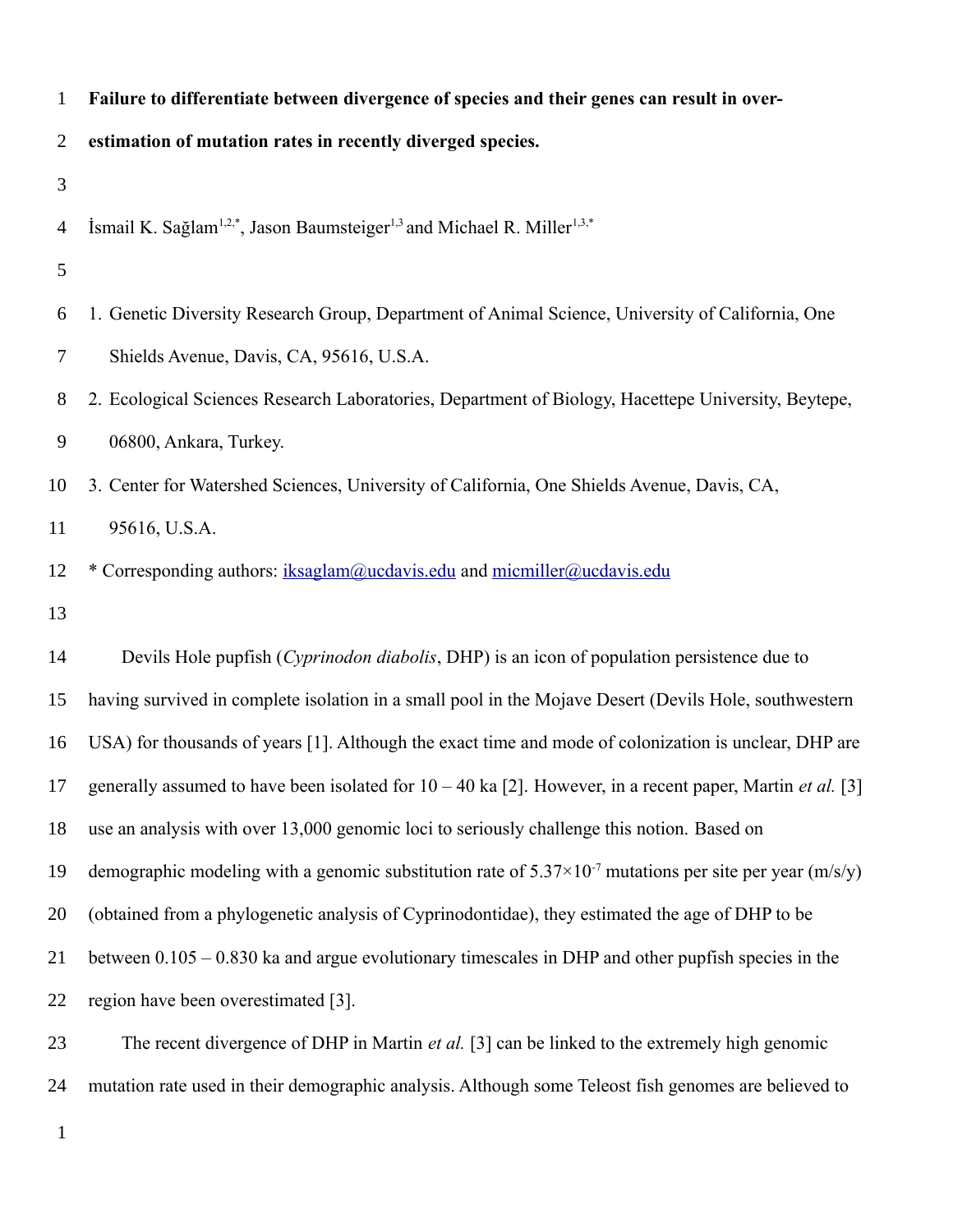evolve slightly faster than the typical vertebrate rate of  $1\times10^{-8}$  m/s/g [4,5], there is no precedent for a rate of  $1.79 \times 10^{-7} - 5.37 \times 10^{-7}$  m/s/g, depending on the assumed average generation interval. Martin *et al.* [3] defend this rate because it was estimated using the only well-defined internal calibration event known for Cyprinodon: the  $8,000 \pm 200$  year age of the Laguna Chichancanab [6]. This date was used to put a lower bound on the divergence between species within Laguna Chichancanab and the coastal *C. artifrons,* likely conspecific with the ancestral species [3]. Although this date is well supported, Martin *et al.* [3] fail to account for the bias associated with determining mutation rates when conflating species divergence times with time since the most recent common ancestor (TMRCA) of sampled genes. 25 26 27 28 29 30 31 32 33

The phylogenetic tree presented in Martin *et al* [3] reconstructs relationships using a single haplotype (16,567 concatenated 100-bp RAD-loci) per population, and therefore represents a haplotype (gene) tree and not a species tree. Although Martin *et al.* [3] acknowledge the potential of their phylogeny to return biased results due to incomplete lineage sorting (which could produce topological incongruences), they nevertheless do not distinguish between species and gene divergence times when calibrating the tree, which could cause temporal incongruences and have severe consequences for mutation rate estimates. 34 35 36 37 38 39 40

Figure 1a illustrates the distinction between a species divergence time (t) and a gene divergence time (T: TMRCA of haplotypes sampled from two descendant species). Population genetic theory predicts the TMRCA of a random pair of haplotypes in the ancestral population will be, on average,  $2N_e$  generations (where  $N_e$  is the coalescent effective size of the ancestral population). Hence, gene divergence (T) will be  $2N_e$  generations greater than species divergence (t) on average [7]. Since the phylogeny in Martin *et al.* [3] represents a haplotype tree, the calibration node depicting the divergence between coastal and inland species reflects gene divergence and not species divergence. Thus, the appropriate calibration for this node is not t (i.e. 8,000) but T (8,000 +  $2N_e$ <sup>\*</sup>g, g=generation interval in 41 42 43 44 45 46 47 48

2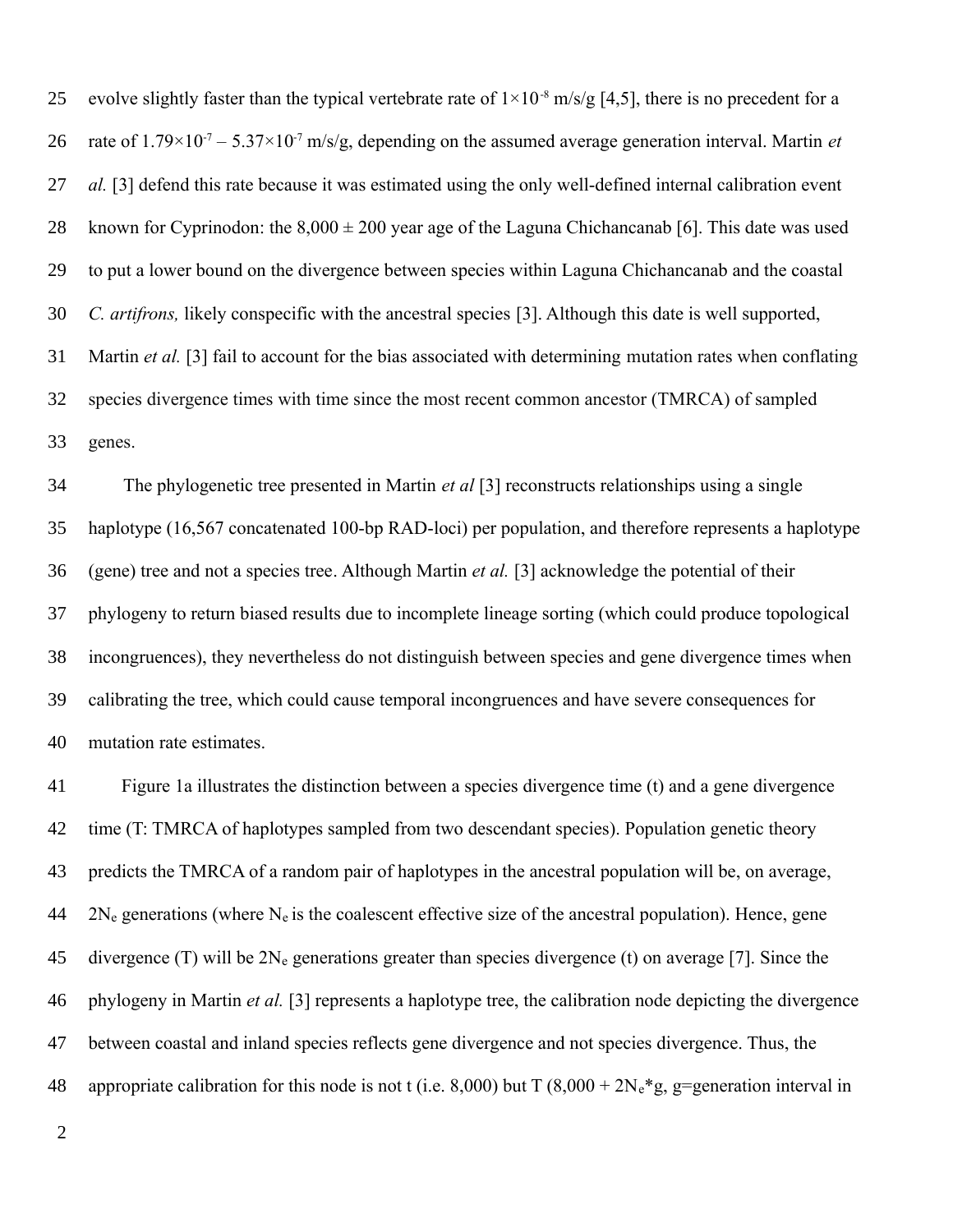years). This difference is often ignored when species have been separated for long periods of time as the difference between T and t is proportionally less [7]. For example, if species divergence occurred 10 million years ago and ancestral  $N_e$  was 50,000, the difference between gene and species divergence would be minor (10.1 million vs. 10 million, when  $g = 1$ ). However, when divergence times between species are small, the difference between t and  $T$  can be substantial, especially if ancestral  $N_e$ 's are large. 49 50 51 52 53 54

The ancestral species in Martin *et al.* [3], *C. artifrons*, is broadly-distributed throughout coastal/brackish areas around the Yucatan Peninsula (figure 1b). Although its exact coalescent  $N_e$  is unknown, similar species have coalescent  $N_e$  on the order of tens to hundreds of thousands [8]. If we conservatively assume the ancestral population had a coalescent  $N_e$  of 50,000, expected T would be 108,000 (assuming  $g = 1$ ), even though t is only 8,000. Thus, unless coalescent N<sub>e</sub> of ancestral *C*. *artifrons* was very small, the calibration information used by Martin *et al.* [3] represents a substantial underestimation of T and hence a substantial overestimation of mutation rates. 55 56 57 58 59 60 61

A scenario where the ancestral population could have a low coalescent Ne would be if *C. artifrons*  exhibits substantial population structure. In this case, specific locations along the coast (small brackish inlets for example) would contain a relatively small number of individuals isolated from other areas. However, in structured species, the TMRCA between random haplotype copies sampled from two distinct populations will depend on how closely related the populations are, and as the number of populations increases, so will the variance in coalescent times [7] (figure 1c). Under this scenario, phylogenetic analyses must use *C. artifrons* samples that originated from the correct ancestral population because the branch length describing divergence between a random *C. artifrons* haplotype and a random inland haplotype will equal  $T (8,000 + 2N_e * g)$  only if haplotypes of *C. artifrons* came from the true ancestral population that colonized Laguna Chichancanab  $(C_7,$  figure 1c). If the sampled haplotype belonged to a distantly related population  $(C_9$  or  $C_{10}$ , figure 1c), the branch length would be 62 63 64 65 66 67 68 69 70 71 72

3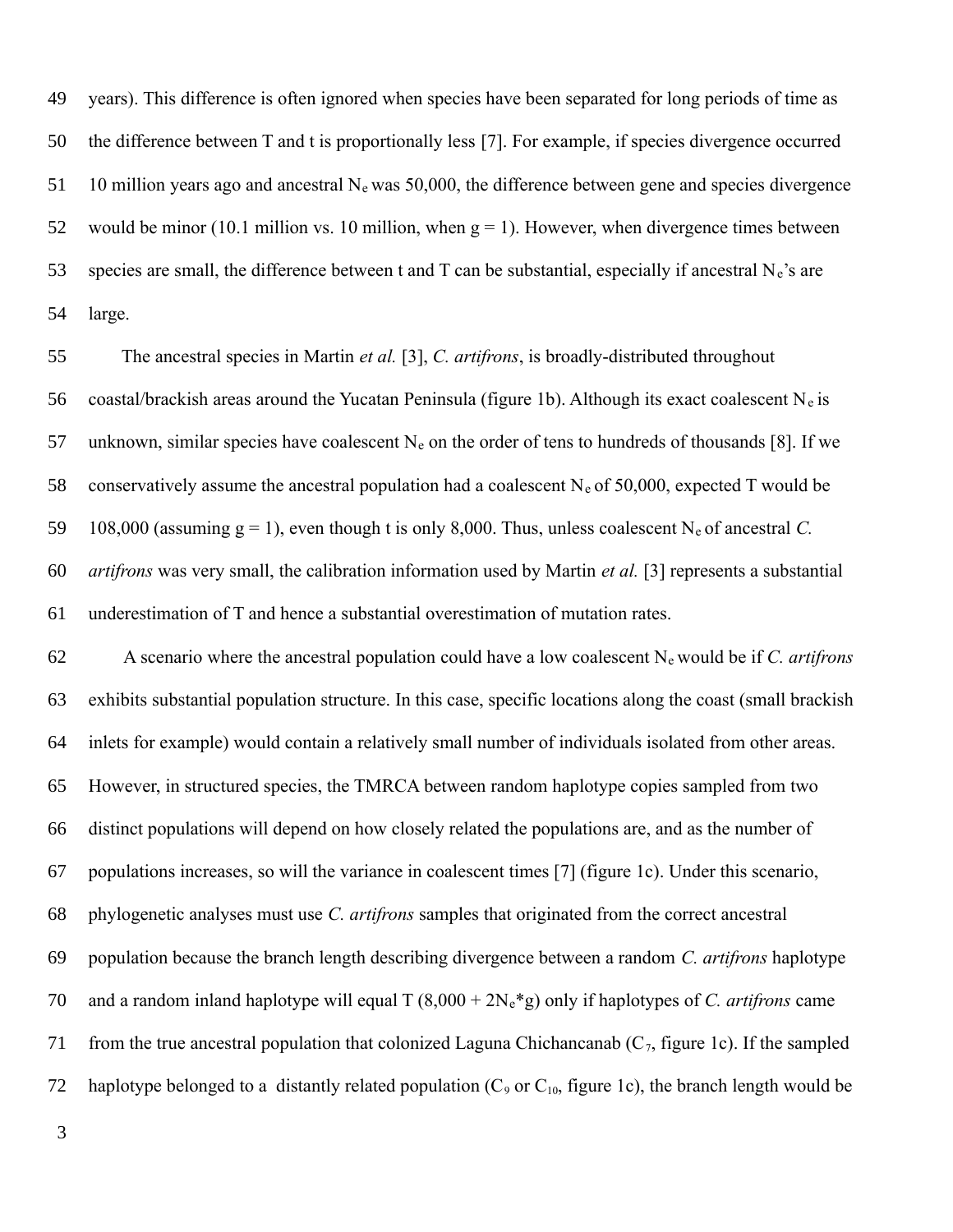greater than  $T (8,000 + 2N_e * g)$ , resulting in a severe and unpredictable overestimation of mutation rates. Unfortunately, since the route of colonization and original location of founding individuals is unknown, it is difficult to determine the true level of error caused by calibrating T at 8,000 in Martin *et al.* [3]. To do this would require information from multiple coastal *C. artifrons* individuals to determine overall phylogenetic structure and the true sister population of the inland species group. 73 74 75 76 77

The issues we raise here are hardly new, as the errors of calibrating gene trees using species level information was discussed as recently as McCormack *et al* [9]. Put simply, without adherence to proper population genetic principles (detailed above), the extremely high genomic mutation rate estimated by Martin *et al.* [3] is likely a severe overestimate of the true mutation rate. Therefore, when this mutation rate was used in demographic modeling, the resulting divergence time is likely a serious underestimate. Given this issue, a reasonable assumption is that the mutation rate of DHP is similar to typical vertebrates ( $1\times10^{-8}$  m/s/g). In fact, the difference between the typical vertebrate mutation rate and the one estimated by Martin *et al.* [3] (approximately 20-50x) is consistent with the difference between species and gene divergence expected from a short divergence time and large ancestral Ne. If Martin *et al.* [3] would have used the typical vertebrate mutation rate in their demographic analysis, their divergence estimate would have been at least an order of magnitude greater than presented in their paper. Therefore, the estimate by Martin *et al.* [3] that DHP is as young as 0.105 – 0.830 ka and the conclusion of "a surprisingly rapid timescale for speciation, genetic assimilation and the evolution of intrinsic reproductive incompatibilities in this group" should be taken with utmost caution. 78 79 80 81 82 83 84 85 86 87 88 89 90 91

92

## **References** 93

1. Reed, J. M. & Stockwell, C. A. 2014 Evaluating an icon of population persistence: the Devil's Hole pupfish. *Proc. Biol. Sci.* **281**, 20141648. (doi:10.1098/rspb.2014.1648) 94 95

4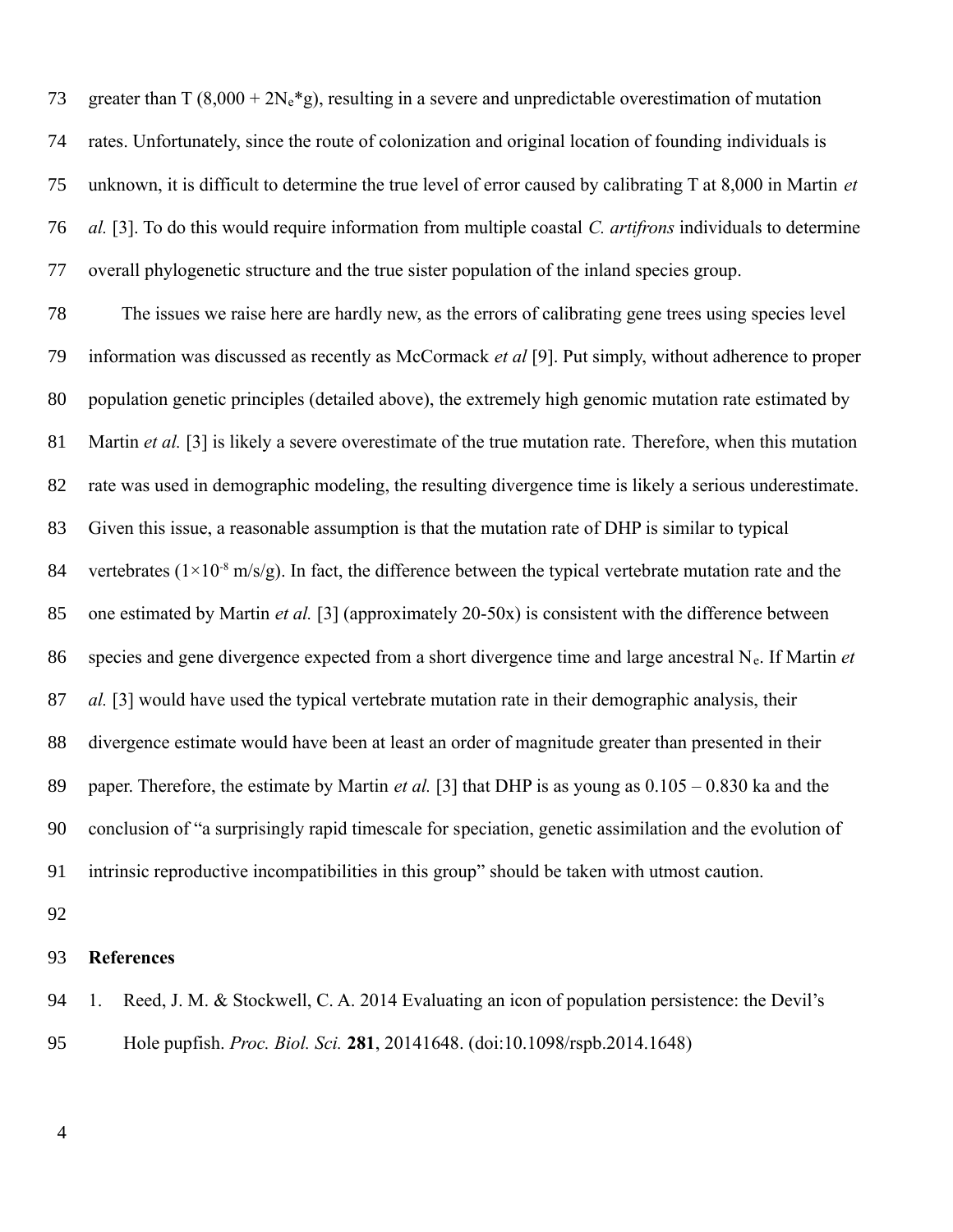| 96  | 2. | Echelle, A. A. 2008 The western North American pupfish clade (Cyprinodontidae: Cyprinodon):         |
|-----|----|-----------------------------------------------------------------------------------------------------|
| 97  |    | Mitochondrial DNA divergence and drainage history. Geol. Soc. Am. Spec. Pap. 439, 27–38.            |
| 98  |    | (doi: 10.1130/2008.2439(02))                                                                        |
| 99  | 3. | Martin, C. H., Crawford, J. E., Turner, B. J. & Simons, L. H. 2016 Diabolical survival in Death     |
| 100 |    | Valley: recent pupfish colonization, gene flow and genetic assimilation in the smallest species     |
| 101 |    | range on earth. <i>Proc. Biol. Sci.</i> 283, 20152334 (doi: 10.1098/rspb.2015.2334)                 |
| 102 | 4. | Lynch, M. 2010 Evolution of the mutation rate. <i>Trends Genet</i> . <b>26</b> , 345–352.           |
| 103 |    | (doi: 10.1016/j.tig. 2010.05.003)                                                                   |
| 104 | 5. | Jaillon, O. et al. 2004 Genome duplication in the teleost fish Tetraodon nigroviridis reveals the   |
| 105 |    | early vertebrate proto-karyotype. Nature 431, 946–957. (doi:10.1038/nature03025)                    |
| 106 | 6. | Hodell, D. A., Curtis, J. H. & Brenner, M. 1995 Possible role of climate in the collapse of Classic |
| 107 |    | Maya civilization. Nature 375, 391-394.                                                             |
| 108 | 7. | Edwards, S. V & Beerli, P. 2000 Perspective: gene divergence, population divergence, and the        |
| 109 |    | variance in coalescence time in phylogeographic studies. Evolution 54, 1839–1854.                   |
| 110 |    | $(doi: 10.1111/j.0014-3820.2000.tb01231.x)$                                                         |
| 111 | 8. | Duvernell, D. D., Lindmeier, J. B., Faust, K. E. & Whitehead, A. 2008 Relative influences of        |
| 112 |    | historical and contemporary forces shaping the distribution of genetic variation in the Atlantic    |
| 113 |    | killifish, Fundulus heteroclitus. <i>Mol. Ecol.</i> 17, 1344–1360. (doi:10.1111/j.1365-             |
| 114 |    | 294X.2007.03648.x)                                                                                  |
| 115 | 9. | McCormack, J. E., Heled, J., Delaney, K. S., Peterson, A. T. & Knowles, L. L. 2011 Calibrating      |
| 116 |    | Divergence Times on Species Trees Versus Gene Trees: Implications for Speciation History of         |
| 117 |    | Aphelocoma Jays. Evolution (N. Y). 65, 184-202. (doi:10.1111/j.1558-5646.2010.01097.x)              |
| 5   |    |                                                                                                     |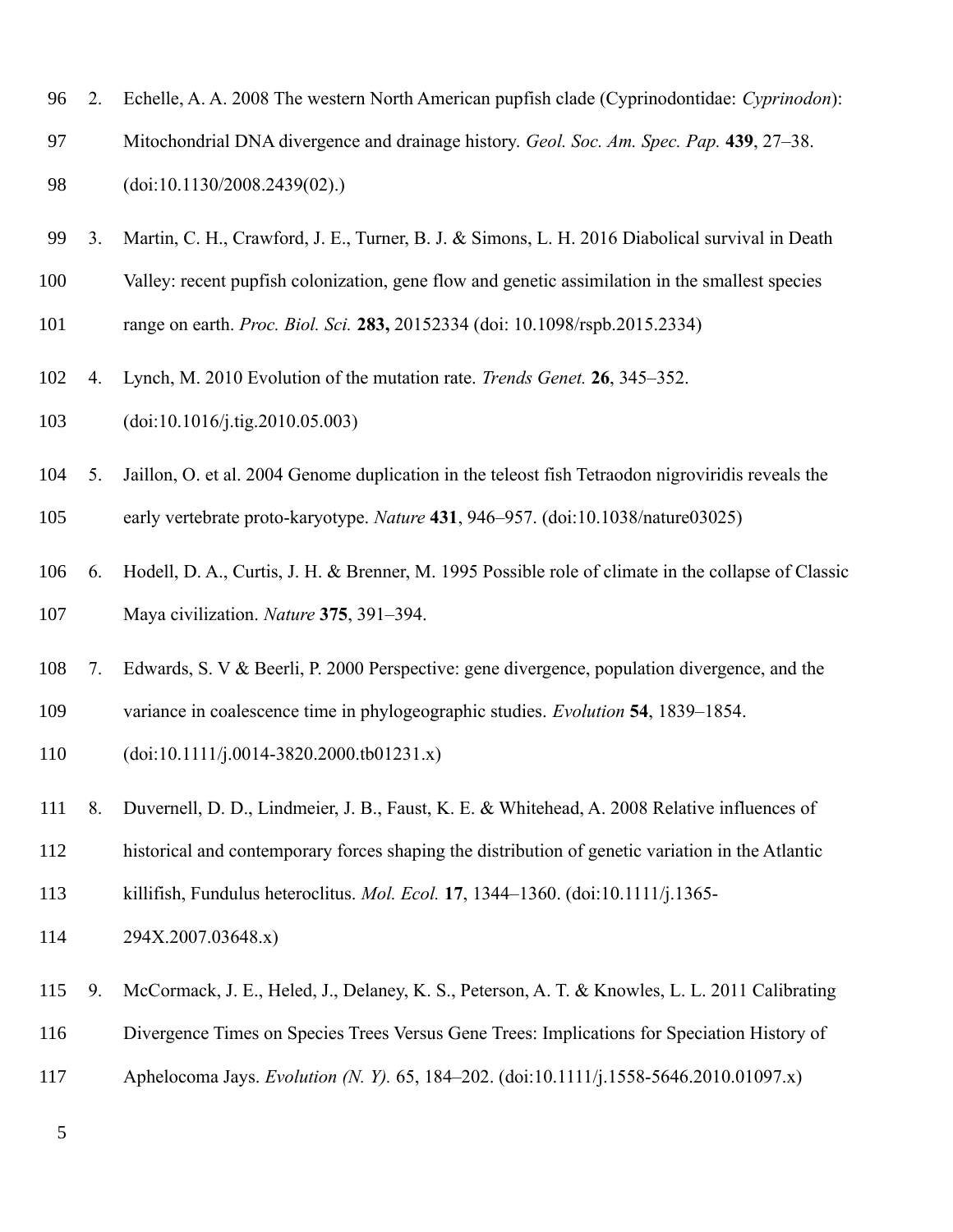118

## **Figure Legends** 119

- **Figure 1.** Differences in divergence times of Yucatan Peninsula pupfish and their genes. **(a)** Schematic 120
- diagram representing the difference between gene (triangular trees) and species/population divergence 121
- times (rectangular trees) for hypothetical coastal (C) and lake (L) populations. **(b)** Hypothetical 122
- locations of *C. artifrons* populations around the Yucatan Peninsula. The ancestral origin of Laguna 123
- Chichancanab taxa are unknown. **(c)** Hypothetical scenario where  $C_7$  is the true ancestral population 124
- but C<sub>9</sub> or C<sub>10</sub> were sampled for phylogenetic analysis. Laguna Chichancanab is shown for 125
- representative purposes and not drawn to scale. 126